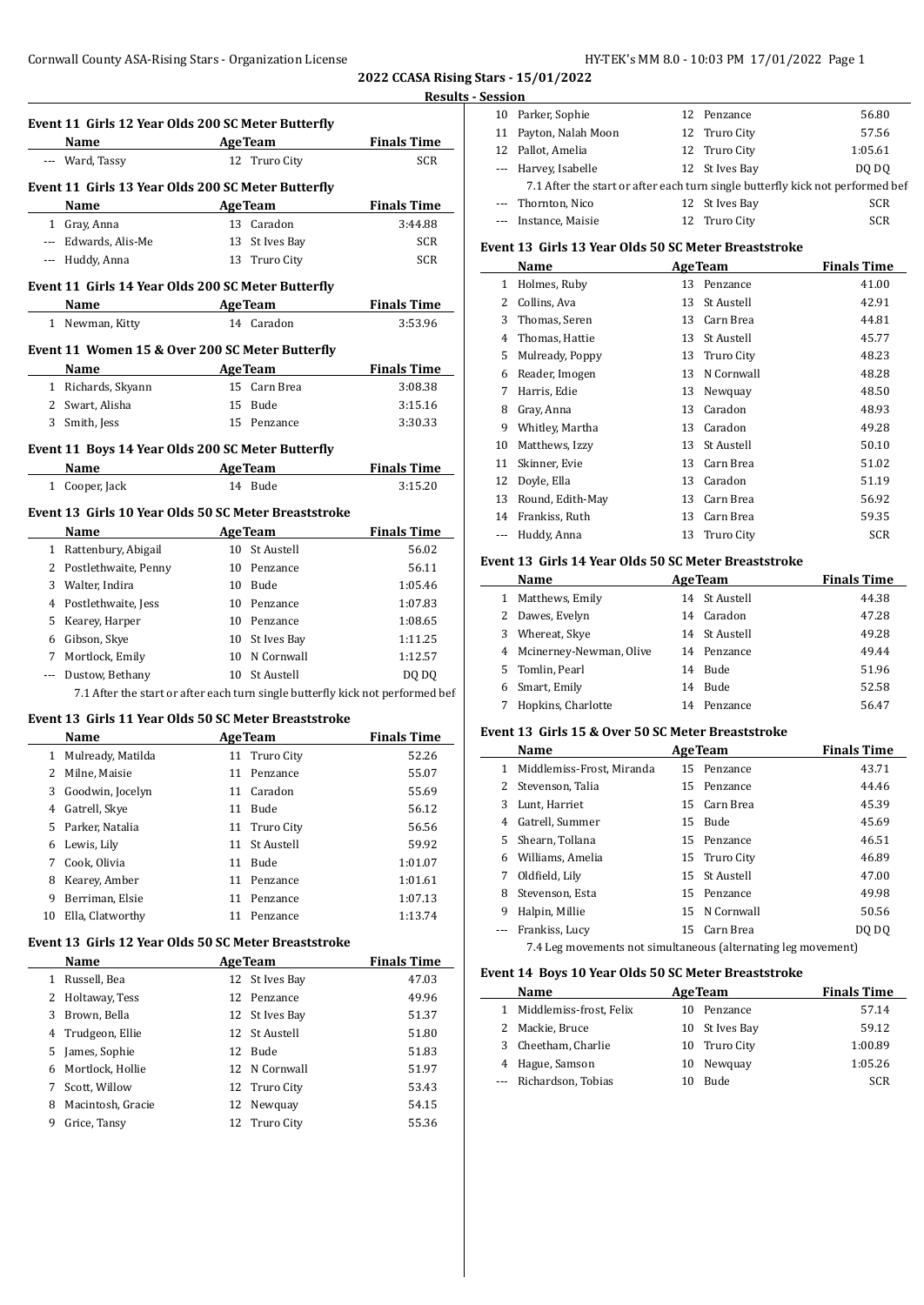**Event 14 Boys 11 Year Olds 50 SC Meter Breaststroke**

**2022 CCASA Rising Stars - 15/01/2022 Results - Session**

 $\overline{a}$ 

 $\overline{a}$ 

 $\frac{1}{2}$ 

| Name                                                                   |    | <b>AgeTeam</b>                 | <b>Finals Time</b>          |
|------------------------------------------------------------------------|----|--------------------------------|-----------------------------|
| 1 Oldfield, Rowan                                                      |    | 11 St Austell                  | 58.28                       |
| 2 O'Meara, George                                                      |    | 11 Truro City                  | 1:12.15                     |
| 3 Yates, Peter                                                         |    | 11 Caradon                     | 1:15.89                     |
|                                                                        |    |                                |                             |
| Event 14 Boys 12 Year Olds 50 SC Meter Breaststroke<br>Name            |    |                                |                             |
|                                                                        |    | <b>AgeTeam</b><br>12 Penzance  | <b>Finals Time</b><br>47.66 |
| 1 Young, Max<br>2 Rawlings, Noah                                       |    | 12 Truro City                  | 51.02                       |
| --- Robertson, Jack                                                    |    | 12 Newquay                     | DQ DQ                       |
| 7.2 Arm movements not simultaneous or not in the same horizontal plane |    |                                |                             |
| --- Richardson, Samuel                                                 |    | 12 Bude                        | SCR                         |
| Event 14 Boys 13 Year Olds 50 SC Meter Breaststroke                    |    |                                |                             |
| <b>Example 2.1 Age Team</b><br>Name                                    |    |                                | <b>Finals Time</b>          |
| 1 Shearn, James                                                        |    | 13 Penzance                    | 53.55                       |
| 2 Jones, Isaac                                                         |    | 13 Caradon                     | 56.17                       |
| 3 North, Isaac                                                         |    | 13 Launceston                  | 58.54                       |
| 4 Marshall, Kacie-Joe                                                  |    | 13 N Cornwall                  | 1:00.61                     |
| --- Timings, Harrison                                                  |    | 13 Penzance                    | DQ DQ                       |
| 7.2 Arm movements not simultaneous or not in the same horizontal plane |    |                                |                             |
| --- Rasche, Kaiet                                                      |    | 13 N Cornwall                  | <b>SCR</b>                  |
| Event 14 Boys 14 Year Olds 50 SC Meter Breaststroke                    |    |                                |                             |
| Name AgeTeam                                                           |    |                                | <b>Finals Time</b>          |
| 1 Wiles, Archie                                                        | 14 | Truro City                     | 42.02                       |
| --- Richardson, Jesse                                                  |    | 14 Bude                        | <b>SCR</b>                  |
|                                                                        |    |                                |                             |
| Event 14 Boys 15 & Over 50 SC Meter Breaststroke                       |    |                                |                             |
| Name                                                                   |    | <b>AgeTeam</b>                 | <b>Finals Time</b><br>38.27 |
| 1 Phippard, Jack                                                       |    | 16 Launceston<br>15 Carn Brea  |                             |
| 2 Gilbert, Barnaby                                                     |    |                                | 43.82                       |
| 3 Hughes, Kieran<br>4 Marshall, Tommie-Scott                           |    | 16 St Austell<br>16 N Cornwall | 43.85                       |
|                                                                        |    | 16 Carn Brea                   | 44.23                       |
| 5 Round, Sebastian                                                     |    | 15 Carn Brea                   | 45.18                       |
| --- Rigg, Tom<br>--- Tatler, Antony                                    |    | 20 Truro City                  | <b>SCR</b><br><b>SCR</b>    |
|                                                                        |    |                                |                             |
| Event 15 Girls 10 Year Olds 200 SC Meter Backstroke                    |    |                                |                             |
| Name                                                                   |    | <b>AgeTeam</b>                 | <b>Finals Time</b>          |
| 1 Stone, Isabelle                                                      |    | 10 Carn Brea                   | 3:37.89                     |
| Louw, Jessica                                                          | 10 | Truro City                     | <b>SCR</b>                  |
| Event 15 Girls 11 Year Olds 200 SC Meter Backstroke                    |    |                                |                             |
| Name                                                                   |    | <b>AgeTeam</b>                 | <b>Finals Time</b>          |
| 1 Newton, Millie                                                       |    | 11 St Austell                  | 3:26.42                     |
| 2 Coad, Agnes                                                          |    | 11 Carn Brea                   | 3:29.68                     |
| 3 Parker, Natalia                                                      |    | 11 Truro City                  | 3:46.56                     |
| 4 Griffiths, Aria                                                      | 11 | Penzance                       | 3:46.65                     |
| Event 15 Girls 12 Year Olds 200 SC Meter Backstroke                    |    |                                |                             |
| Name                                                                   |    | <b>AgeTeam</b>                 | <b>Finals Time</b>          |
| 1 Grice, Tansy                                                         |    | 12 Truro City                  | 3:26.20                     |
| 2 Pallot, Amelia                                                       | 12 | Truro City                     | 3:49.44                     |
| --- Brockwell, Maya                                                    | 12 | Penzance                       | DQ DQ                       |
| 6.4 Did not touch the wall during the turn                             |    |                                |                             |
|                                                                        |    |                                |                             |

## **Event 15 Girls 13 Year Olds 200 SC Meter Backstroke Name Age Team Finals Time** 1 Fitzhenry, Molly 13 Newquay 2:59.03 2 Holmes, Ruby 13 Penzance 3:05.99 3 Edwards, Alis-Me 13 St Ives Bay 3:10.14 4 Wonnacott, Imogen 13 N Cornwall 3:10.95

## **Event 15 Girls 14 Year Olds 200 SC Meter Backstroke**

|                                                                               | Name              |  | <b>AgeTeam</b> | <b>Finals Time</b> |  |  |
|-------------------------------------------------------------------------------|-------------------|--|----------------|--------------------|--|--|
| $\mathbf{1}$                                                                  | Hope, Evelyn      |  | 14 Penzance    | 2:57.95            |  |  |
|                                                                               | 2 Ducros, Hatti   |  | 14 N Cornwall  | 2:58.78            |  |  |
|                                                                               | 3 Lockie, Caitlin |  | 14 Caradon     | 3:08.33            |  |  |
|                                                                               | --- Smart, Emily  |  | 14 Bude        | DO DO              |  |  |
| 6.4 More than one single or double simultaneous arm pull used to initiate the |                   |  |                |                    |  |  |

## **Event 15 Girls 15 & Over 200 SC Meter Backstroke**

| <b>Name</b>                                                                   |  | <b>AgeTeam</b> | <b>Finals Time</b> |  |  |  |  |
|-------------------------------------------------------------------------------|--|----------------|--------------------|--|--|--|--|
| 1 Stevenson, Talia                                                            |  | 15 Penzance    | 2:40.54            |  |  |  |  |
| 2 Oldfield, Lily                                                              |  | 15 St Austell  | 2:55.90            |  |  |  |  |
| 3 Jones, Abigail                                                              |  | 16 Caradon     | 3:05.22            |  |  |  |  |
| 4 Gatrell, Summer                                                             |  | 15 Bude        | 3:06.23            |  |  |  |  |
| --- Pryor, Cassie                                                             |  | 15 Carn Brea   | DO DO              |  |  |  |  |
| 6.4 More than one single or double simultaneous arm pull used to initiate the |  |                |                    |  |  |  |  |

## **Event 16 Boys 11 Year Olds 200 SC Meter Backstroke**

| Name                | <b>AgeTeam</b> | <b>Finals Time</b> |
|---------------------|----------------|--------------------|
| --- O'Meara, George | 11 Truro City  | <b>SCR</b>         |

#### **Event 16 Boys 12 Year Olds 200 SC Meter Backstroke**

|   | Name                                                                          | <b>AgeTeam</b> | <b>Finals Time</b> |
|---|-------------------------------------------------------------------------------|----------------|--------------------|
|   | Davies, William                                                               | 12 Newquay     | 2:42.47            |
|   | 2 Young, Max                                                                  | 12 Penzance    | 3:10.05            |
| 3 | Rawlings, Noah                                                                | 12 Truro City  | 3:14.87            |
| 4 | McDonnell, Aedan                                                              | 12 St Austell  | 3:43.96            |
|   | --- Sprague, Milo                                                             | 12 St Austell  | DO DO              |
|   | 6.4 More than one single or double simultaneous arm pull used to initiate the |                |                    |
|   | --- Parker, Rufus                                                             | 12 Truro City  | DQ DQ              |
|   | 6.2 Left position on the back (other than to initiate a turn)                 |                |                    |
|   |                                                                               |                |                    |

## **Event 16 Boys 13 Year Olds 200 SC Meter Backstroke**

|   | Name                |     | <b>AgeTeam</b> | <b>Finals Time</b> |
|---|---------------------|-----|----------------|--------------------|
|   | Jacobs, Archie      |     | 13 Penzance    | 2:52.51            |
| 2 | Reynolds, Luke      | 13. | Carn Brea      | 2:59.90            |
| 3 | Roche, Harry        |     | 13 Truro City  | 3:12.75            |
|   | 4 Timings, Harrison |     | 13 Penzance    | 3:16.25            |
|   | 5 Smith, Sam        |     | 13 St Austell  | 3:26.23            |
|   | --- Louw, Reece     |     | Truro City     | <b>SCR</b>         |

## **Event 16 Boys 14 Year Olds 200 SC Meter Backstroke**

|    | Name                | <b>AgeTeam</b> | <b>Finals Time</b> |
|----|---------------------|----------------|--------------------|
| 1. | Matthews, Ethan     | 14 St Ives Bay | 2:35.37            |
|    | 2 Osborne, Benjamin | 14 Truro City  | 2:55.21            |
|    | 3 Pettigrew, Anders | 14 Carn Brea   | 3:07.57            |
|    | 4 Davies, Beau      | 14 N Cornwall  | 3:22.99            |
|    | --- Hague, Douglas  | 14 Newguay     | SCR                |

## **Event 16 Boys 15 & Over 200 SC Meter Backstroke**

| Name                   | <b>AgeTeam</b> | <b>Finals Time</b> |  |
|------------------------|----------------|--------------------|--|
| 1 Greet, Thomas        | 17 Caradon     | 2:34.67            |  |
| 2 Butterfield, Dominic | 16 Penzance    | 3:01.43            |  |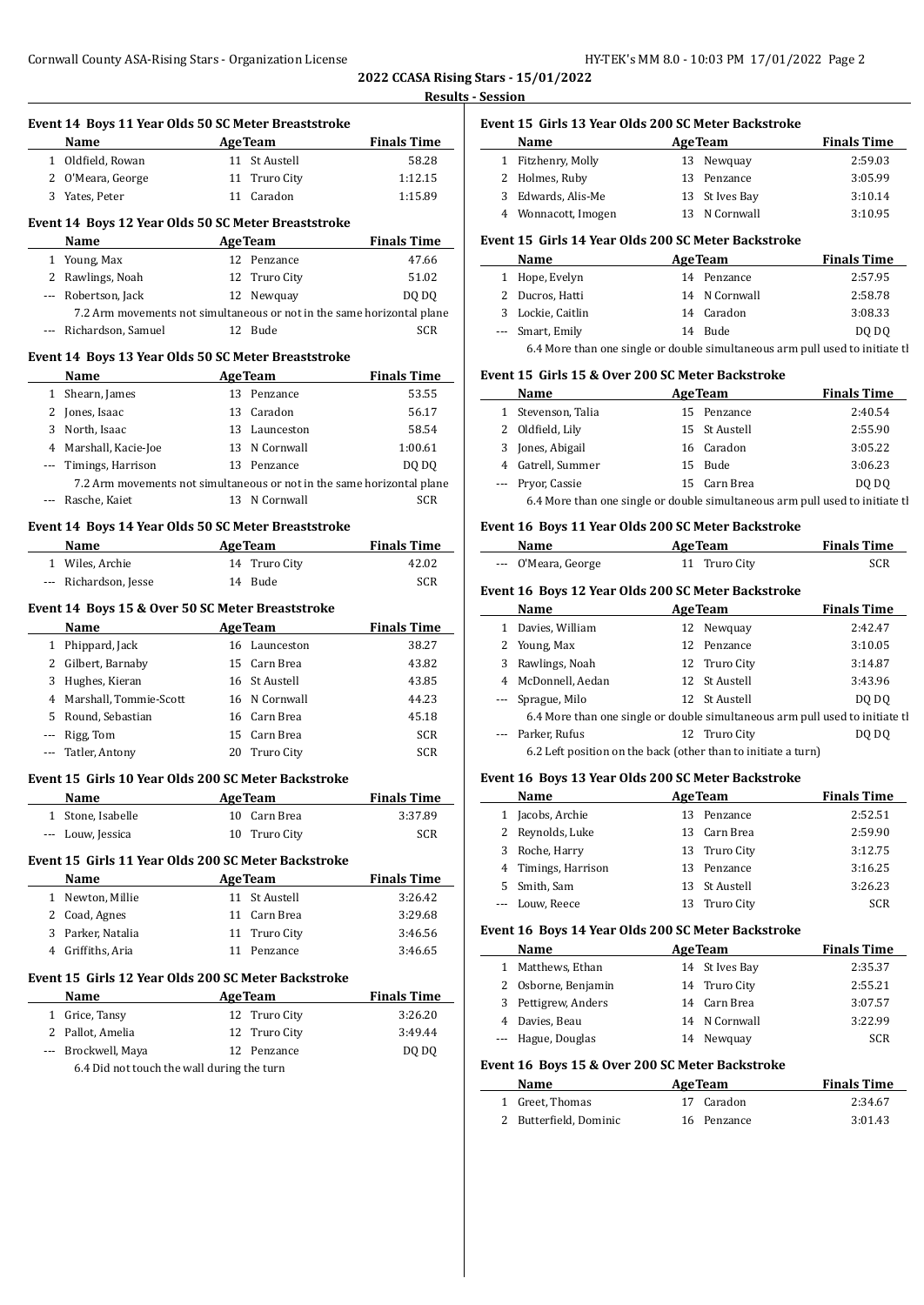**2022 CCASA Rising Stars - 15/01/2022 Results - Session**

|                                                   | (Event 16 Boys 15 & Over 200 SC Meter Backstroke) |                |                   |                    |  |  |  |  |  |
|---------------------------------------------------|---------------------------------------------------|----------------|-------------------|--------------------|--|--|--|--|--|
|                                                   | Name                                              | <b>AgeTeam</b> |                   | <b>Finals Time</b> |  |  |  |  |  |
| 3                                                 | Hughes, Kieran                                    |                | 16 St Austell     | 3:07.13            |  |  |  |  |  |
| ---                                               | Rigg, Tom                                         |                | 15 Carn Brea      | SCR                |  |  |  |  |  |
| Event 17 Girls 10 Year Olds 50 SC Meter Freestyle |                                                   |                |                   |                    |  |  |  |  |  |
|                                                   | <b>AgeTeam</b><br><b>Finals Time</b><br>Name      |                |                   |                    |  |  |  |  |  |
| $\mathbf{1}$                                      | Mortlock, Emily                                   |                | 10 N Cornwall     | 41.30              |  |  |  |  |  |
| 2                                                 | Rattenbury, Abigail                               |                | 10 St Austell     | 41.93              |  |  |  |  |  |
| 3                                                 | Gibson, Skye                                      |                | 10 St Ives Bay    | 47.33              |  |  |  |  |  |
| 4                                                 | Sanger, Omelia                                    |                | 10 Penzance       | 49.77              |  |  |  |  |  |
| 5                                                 | Walter, Indira                                    |                | 10 Bude           | 51.31              |  |  |  |  |  |
|                                                   | 6 Louw, Jessica                                   |                | 10 Truro City     | 53.17              |  |  |  |  |  |
| 7                                                 | Kearey, Harper                                    |                | 10 Penzance       | 55.24              |  |  |  |  |  |
|                                                   |                                                   |                |                   |                    |  |  |  |  |  |
|                                                   | Event 17 Girls 11 Year Olds 50 SC Meter Freestyle |                |                   |                    |  |  |  |  |  |
|                                                   | Name                                              |                | AgeTeam           | <b>Finals Time</b> |  |  |  |  |  |
|                                                   | 1 Mulready, Matilda                               |                | 11 Truro City     | 38.97              |  |  |  |  |  |
| 2                                                 | Milne, Maisie                                     | 11             | Penzance          | 39.41              |  |  |  |  |  |
| 3                                                 | Kearey, Amber                                     |                | 11 Penzance       | 42.84              |  |  |  |  |  |
| 4                                                 | Kelly, Rosie                                      |                | 11 Penzance       | 43.60              |  |  |  |  |  |
| 5                                                 | Cook, Olivia                                      |                | 11 Bude           | 43.92              |  |  |  |  |  |
| 6                                                 | Lewis, Lily                                       | 11             | St Austell        | 46.62              |  |  |  |  |  |
| 7                                                 | Gatrell, Skye                                     | 11             | Bude              | 47.34              |  |  |  |  |  |
| 8                                                 | Berriman, Elsie                                   |                | 11 Penzance       | 48.03              |  |  |  |  |  |
| 9                                                 | Griffiths, Aria                                   |                | 11 Penzance       | 48.88              |  |  |  |  |  |
| 10                                                | Ella, Clatworthy                                  |                | 11 Penzance       | 50.73              |  |  |  |  |  |
|                                                   | Event 17 Girls 12 Year Olds 50 SC Meter Freestyle |                |                   |                    |  |  |  |  |  |
|                                                   | Name                                              |                | <b>AgeTeam</b>    | <b>Finals Time</b> |  |  |  |  |  |
|                                                   | 1 Astley, Emma                                    |                | 12 Bude           | 34.41              |  |  |  |  |  |
|                                                   | 2 Mortlock, Hollie                                | 12             | N Cornwall        | 36.38              |  |  |  |  |  |
| 3                                                 | Holtaway, Tess                                    |                | 12 Penzance       | 36.55              |  |  |  |  |  |
| 4                                                 | Postlethwaite, Florence                           |                | 12 Penzance       | 37.47              |  |  |  |  |  |
| 5                                                 | Payton, Nalah Moon                                | 12             | Truro City        | 39.52              |  |  |  |  |  |
| 6                                                 | Read, Imogen                                      | 12             | Newquay           | 41.28              |  |  |  |  |  |
| 7                                                 | Harvey, Isabelle                                  | 12             | St Ives Bay       | 41.35              |  |  |  |  |  |
| 8                                                 | Phillips, Aoife                                   | 12             | St Austell        | 41.44              |  |  |  |  |  |
| 9                                                 | Scott, Willow                                     | 12             | Truro City        | 41.69              |  |  |  |  |  |
| 10                                                | Grice, Tansy                                      | 12             | <b>Truro City</b> | 41.88              |  |  |  |  |  |
| 11                                                | Brown, Bella                                      | 12             | St Ives Bay       | 42.28              |  |  |  |  |  |
| 12                                                | James, Sophie                                     | 12             | Bude              | 43.58              |  |  |  |  |  |
| 13                                                | Brockwell, Maya                                   | 12             | Penzance          | 45.05              |  |  |  |  |  |
| 14                                                | Parker, Sophie                                    | 12             | Penzance          | 45.29              |  |  |  |  |  |
| 15                                                | Wilcox, Evalie                                    | 12             | N Cornwall        | 50.48              |  |  |  |  |  |
| 16                                                | Taylor, Olivia                                    | 12             | St Austell        | 56.69              |  |  |  |  |  |
| ---                                               | Trudgeon, Ellie                                   | 12             | St Austell        | DQ DQ              |  |  |  |  |  |
|                                                   | 4.4 Start before starting signal                  |                |                   |                    |  |  |  |  |  |
| ---                                               | Fitzhenry, Robyn                                  | 12             | Newquay           | DQ DQ              |  |  |  |  |  |
|                                                   | 4.4 Start before starting signal                  |                |                   |                    |  |  |  |  |  |
|                                                   | Instance, Maisie                                  | 12             | Truro City        | SCR                |  |  |  |  |  |
| ---                                               | Thornton, Nico                                    | 12             | St Ives Bay       | SCR                |  |  |  |  |  |
|                                                   | Event 17 Girls 13 Year Olds 50 SC Meter Freestyle |                |                   |                    |  |  |  |  |  |
|                                                   | AgeTeam<br><b>Finals Time</b><br>Name             |                |                   |                    |  |  |  |  |  |
| 1                                                 | Newman, Eva                                       | 13             | N Cornwall        | 32.28              |  |  |  |  |  |
| 2                                                 | Fitzhenry, Molly                                  | 13             | Newquay           | 33.89              |  |  |  |  |  |
| 3                                                 | Mulready, Poppy                                   | 13             | Truro City        | 34.52              |  |  |  |  |  |
| 4                                                 | Thomas, Seren                                     |                | 13 Carn Brea      | 34.83              |  |  |  |  |  |

| 5551011 |                    |    |               |            |
|---------|--------------------|----|---------------|------------|
| 5.      | Skinner, Evie      |    | 13 Carn Brea  | 35.04      |
| 6       | Reader, Imogen     | 13 | N Cornwall    | 35.54      |
| 7       | Doyle, Ella        | 13 | Caradon       | 35.75      |
| 8       | Thomas, Hattie     |    | 13 St Austell | 35.94      |
| 9       | Matthews, Izzy     | 13 | - St Austell  | 36.40      |
| 10      | Carter, Jess       | 13 | Newguay       | 36.41      |
| 11      | Collins, Ava       | 13 | -St Austell   | 36.55      |
| 12      | Sirmon, Evelyne    | 13 | Bude          | 37.15      |
| 13      | Harris, Edie       | 13 | Newguay       | 37.39      |
| 14      | Round, Edith-May   | 13 | Carn Brea     | 40.68      |
| 15      | Alway, Mia         | 13 | <b>Bude</b>   | 44.08      |
|         | 16 Frankiss, Ruth  | 13 | Carn Brea     | 44.89      |
|         | Hollister, Dorothy | 13 | Caradon       | <b>SCR</b> |
|         |                    |    |               |            |

## **Event 17 Girls 14 Year Olds 50 SC Meter Freestyle**

| Name |                         |    | <b>AgeTeam</b>    | <b>Finals Time</b> |  |
|------|-------------------------|----|-------------------|--------------------|--|
| 1    | Hautot, Hannah          |    | 14 Newquay        | 30.64              |  |
| 2    | Bristow, Frances        | 14 | Penzance          | 32.15              |  |
| 3    | Hoggett Crisp, Emilia   | 14 | St Ives Bay       | 32.85              |  |
| 4    | Mcinerney-Newman, Olive | 14 | Penzance          | 32.90              |  |
| 5    | O'Brien, Sennen         | 14 | Carn Brea         | 33.08              |  |
| 6    | Spry, Rosie             | 14 | Caradon           | 34.00              |  |
| 7    | Newman, Kitty           | 14 | Caradon           | 34.03              |  |
| 8    | Matthews, Emily         |    | 14 St Austell     | 34.22              |  |
| 9    | Atkin, Lucy             | 14 | Caradon           | 34.34              |  |
| 10   | Holt, Maddison          | 14 | Bude              | 34.51              |  |
| 11   | Lockie, Caitlin         | 14 | Caradon           | 34.76              |  |
| 12   | Maskell, Evie           | 14 | <b>St Austell</b> | 34.94              |  |
| 13   | Dawes, Evelyn           | 14 | Caradon           | 36.10              |  |
| 14   | Whereat, Skye           | 14 | <b>St Austell</b> | 36.16              |  |
| 15   | Cooke, Molly            | 14 | Newquay           | 37.31              |  |
| 16   | Hopkins, Charlotte      | 14 | Penzance          | 39.15              |  |

## **Event 17 Girls 15 & Over 50 SC Meter Freestyle**

| Name |                           | <b>AgeTeam</b> |                   | <b>Finals Time</b> |  |
|------|---------------------------|----------------|-------------------|--------------------|--|
| 1    | Kitchen, Zara             | 15             | St Ives Bay       | 32.35              |  |
| 2    | Woodcock, Megan           | 17             | Carn Brea         | 32.76              |  |
| 3    | Shearn, Tollana           | 15             | Penzance          | 32.85              |  |
| 4    | Jones, Abigail            | 16             | Caradon           | 33.16              |  |
| 5    | Oldfield, Lily            | 15             | <b>St Austell</b> | 33.17              |  |
| 6    | Atkin, Mollie             | 17             | Caradon           | 33.31              |  |
| 7    | Richards, Skyann          | 15             | Carn Brea         | 33.64              |  |
| 8    | Williams, Amelia          | 15             | Truro City        | 33.73              |  |
| 9    | Brewer, Sienna            | 15             | Caradon           | 33.80              |  |
| 10   | Smith, Jess               | 15             | Penzance          | 33.89              |  |
| 11   | Swart, Myah               | 18             | Bude              | 33.93              |  |
| 12   | Lewin, Jessica            | 15             | Bude              | 34.05              |  |
| 13   | Rumsby, Lucy              | 15             | Carn Brea         | 34.71              |  |
| 14   | Frankiss, Lucy            | 15             | Carn Brea         | 35.03              |  |
| 15   | Middlemiss-Frost, Miranda | 15             | Penzance          | 35.18              |  |
| 16   | Stevenson, Esta           | 15             | Penzance          | 36.20              |  |
| 17   | McDonnell, Chloe          | 15             | <b>St Austell</b> | 36.23              |  |
| 18   | Halpin, Millie            | 15             | N Cornwall        | 36.50              |  |
| 19   | Sykes, Elodie             | 15             | Newquay           | 36.60              |  |
| 20   | Lunt, Harriet             | 15             | Carn Brea         | 36.71              |  |
|      | Thomas, Amy               | 17             | <b>St Austell</b> | <b>SCR</b>         |  |